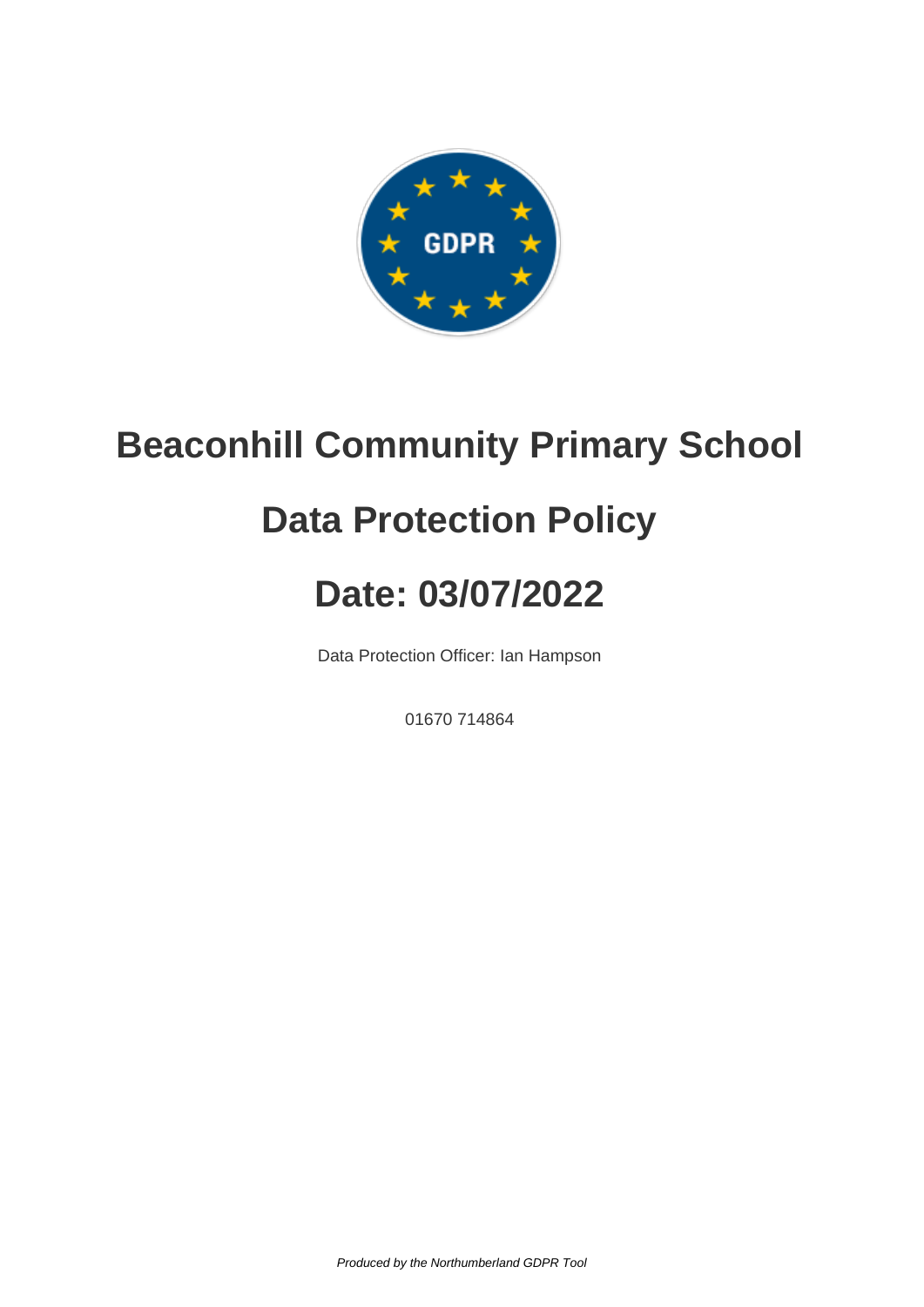# **Contents**

Introduction

- 1. Legal framework
- 2. Applicable data
- 3. Principles
- 4. Accountability
- 5. Data protection officer (DPO)
- 6. Lawful processing
- 7. Consent
- 8. The right to be informed
- 9. The right of access
- 10. The right to rectification
- 11. The right to erasure
- 12. The right to restrict processing
- 13. The right to data portability
- 14. The right to object
- 15. Automated decision making and profiling
- 16. Privacy by design and privacy impact assessments
- 17. Data breaches
- 18. Data security
- 19. Publication of information
- 20. CCTV and photography
- 21. Data retention
- 22. DBS data
- 23. Policy review

#### **Introduction**

Beaconhill Community Primary School is required to keep and process personal information about its staff members and pupils in accordance with its legal obligations under the GDPR. The school may, from time to time, be required to share personal information about its staff or pupils with other organisations, mainly the LA, other schools and educational bodies, and Children's Services. This policy is in place to ensure all staff and governors are aware of their responsibilities and outlines how the school complies with the following core principles of the GDPR. Organisational methods for keeping data secure are imperative, and Beaconhill Community Primary School believes that it is good practice to ensure policies are practical, backed up by clear written procedures. This policy complies with the requirements set out in the GDPR, which comes into effect in May 2018. The government have confirmed that the UK's decision to leave the EU has not affected the commencement of the GDPR.

Signed by

Head Teacherdate:Chair of Governorsdate:

### **1 Legal framework**

1.1 This policy has due regard to legislation, including, but not limited to the following: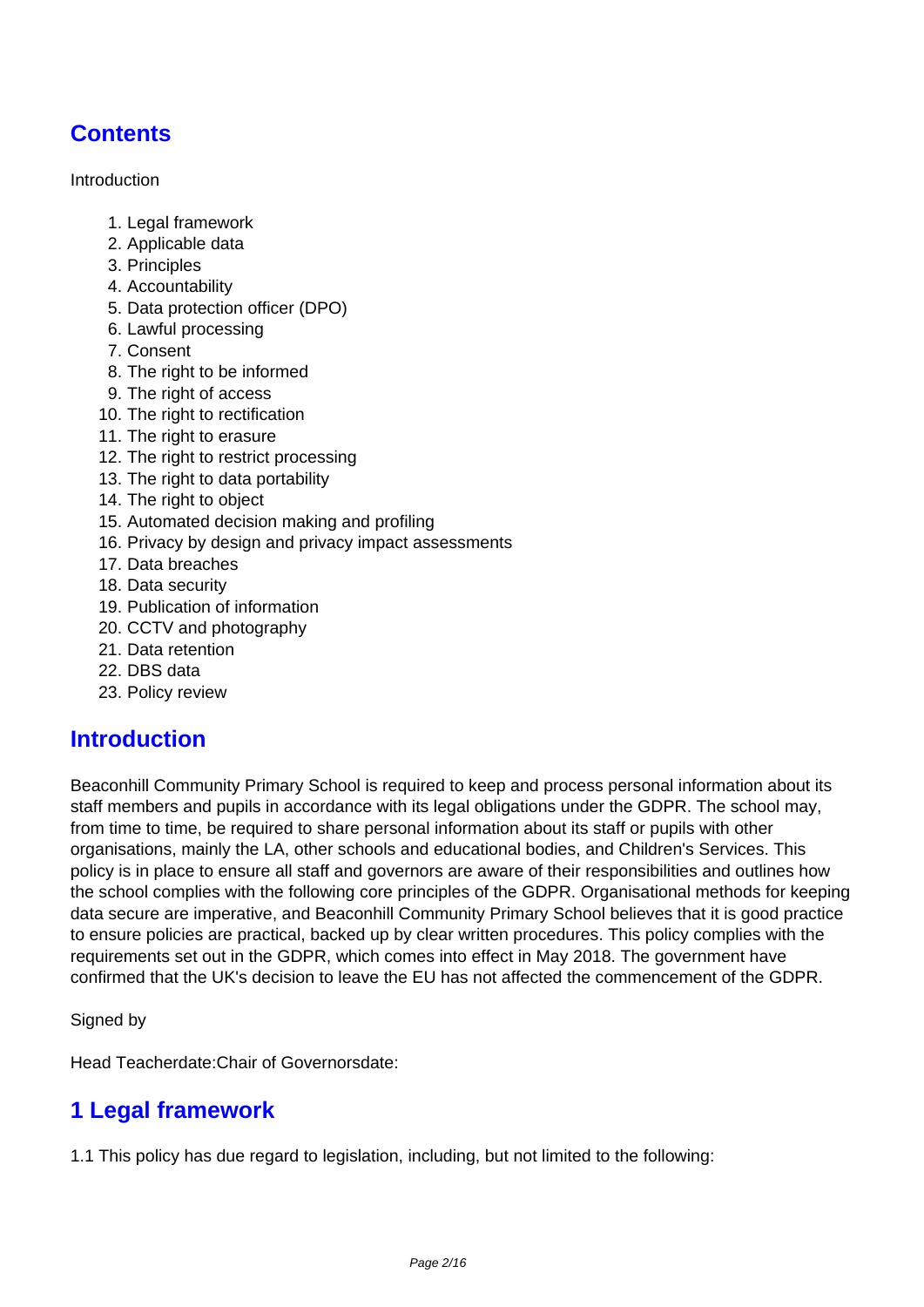- The General Data Protection Regulation
- The Freedom of Information Act 2000
- The Education (Pupil Information) (England) Regulations 2005 (as amended in 2016)
- The Freedom of Information and Data Protection (Appropriate Limit and Fees) Regulations 2004
- The School Standards and Framework Act 1998

1.2 This policy also has regard to the following guidance:

• ICO (2018) 'Guide to the General Data Protection Regulation (GDPR)'

1.3 This policy will be implemented in conjunction with the following other school policies:

- Photography and Videos at School Policy
- Data Security Policy
- Freedom of Information Policy
- CCTV Policy

### **2 Applicable data**

2.1 For the purpose of this policy, personal data refers to information that relates to an identifiable, living individual, including information such as an online identifier, e.g. an IP address or UPN. The GDPR applies to both automated personal data and to manual filing systems, where personal data is accessible according to specific criteria, as well as to chronologically ordered data and pseudonymised data, e.g. key-coded.

2.2 Sensitive personal data is referred to in the GDPR as 'special categories of personal data', which are broadly the same as those in the Data Protection Act (DPA) 1998. These specifically include the processing of genetic data, biometric data and data concerning health matters.

### **3 Principles**

3.1 In accordance with the requirements outlined in the GDPR, personal data will be:

- Processed lawfully, fairly and in a transparent manner in relation to individuals.
- Collected for specified, explicit and legitimate purposes and not further processed in a manner that is incompatible with those purposes; further processing for archiving purposes in the public interest, scientific or historical research purposes or statistical purposes shall not be considered to be incompatible with the initial purposes.
- Adequate, relevant and limited to what is necessary in relation to the purposes for which they are processed.
- Accurate and, where necessary, kept up-to-date; every reasonable step must be taken to ensure that personal data that are inaccurate, having regard to the purposes for which they are processed, are erased or rectified without delay.
- Kept in a form which permits identification of data subjects for no longer than is necessary for the purposes for which the personal data are processed; personal data may be stored for longer periods, insofar as the personal data will be processed solely for archiving purposes in the public interest, scientific or historical research purposes or statistical purposes, subject to implementation of the appropriate technical and organisational measures required by the GDPR in order to safeguard the rights and freedoms of individuals.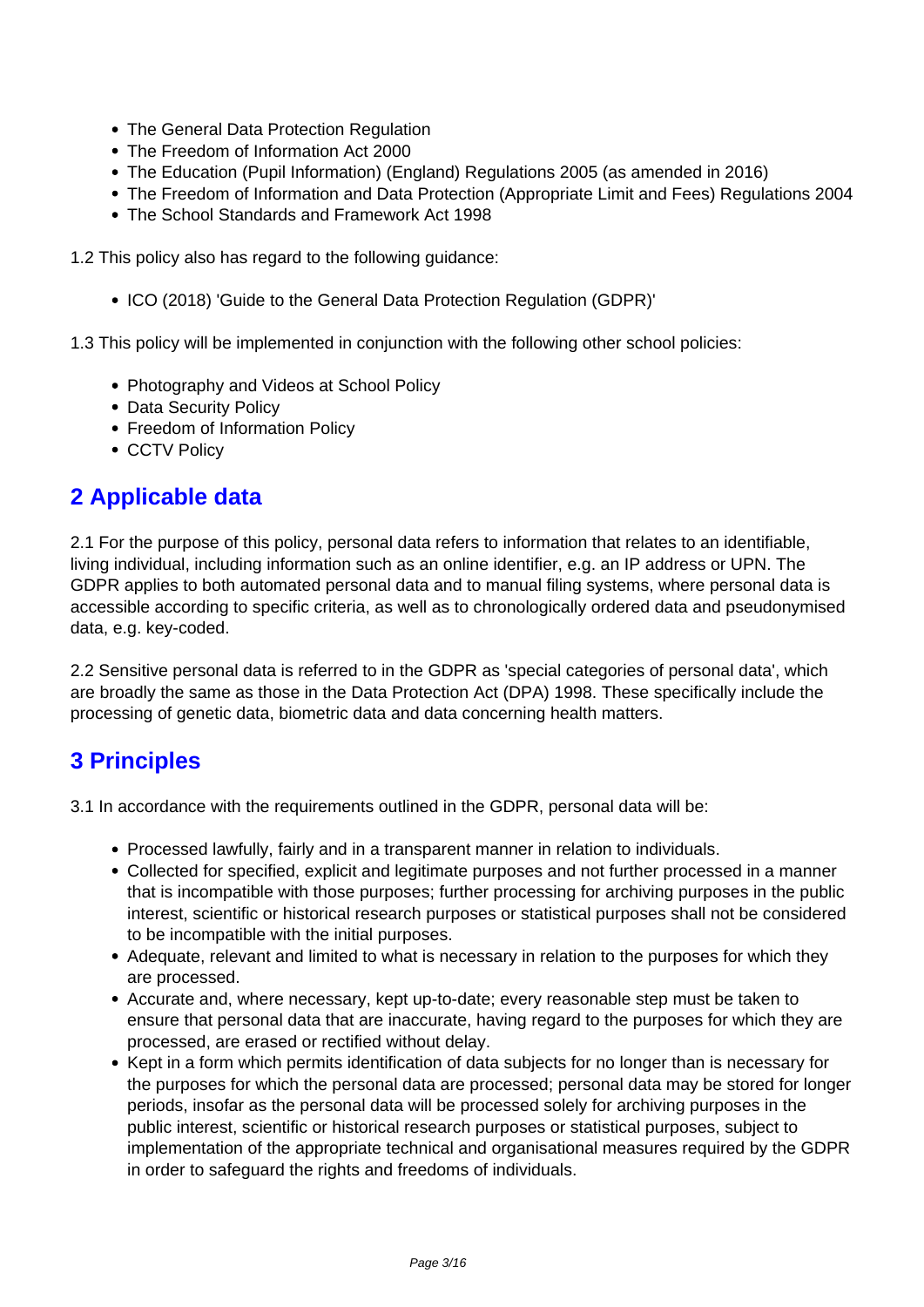Processed in a manner that ensures appropriate security of the personal data, including protection against unauthorised or unlawful processing and against accidental loss, destruction or damage, using appropriate technical or organisational measures.

3.2 The GDPR also requires that 'the controller shall be responsible for, and able to demonstrate, compliance with the principles'.

## **4 Accountability**

4.1. Beaconhill Community Primary School will implement appropriate technical and organisational measures to demonstrate that data is processed in line with the principles set out in the GDPR.

4.2. The school will provide comprehensive, clear and transparent privacy policies.

4.3. Records of activities relating to higher risk processing will be maintained, such as the processing of activities that:

- Are not occasional.
- Could result in a risk to the rights and freedoms of individuals.
- Involve the processing of special categories of data or criminal conviction and offence data.

4.4. Internal records of processing activities will include the following:

- Name and details of the organisation
- Purpose(s) of the processing
- Description of the categories of individuals and personal data
- Retention schedules
- Categories of recipients of personal data
- Description of technical and organisational security measures
- Details of transfers to third countries, including documentation of the transfer mechanism safeguards in place

4.5. The school will implement measures that meet the principles of data protection by design and data protection by default, such as:

- Data minimisation
- Pseudonymisation
- Transparency
- Allowing individuals to monitor processing
- Continuously creating and improving security features

4.6. Data protection impact assessments will be used, where appropriate.

## **5 Data protection officer (DPO)**

5.1. A DPO will be appointed in order to:

• Inform and advise the school and its employees about their obligations to comply with the GDPR and other data protection laws.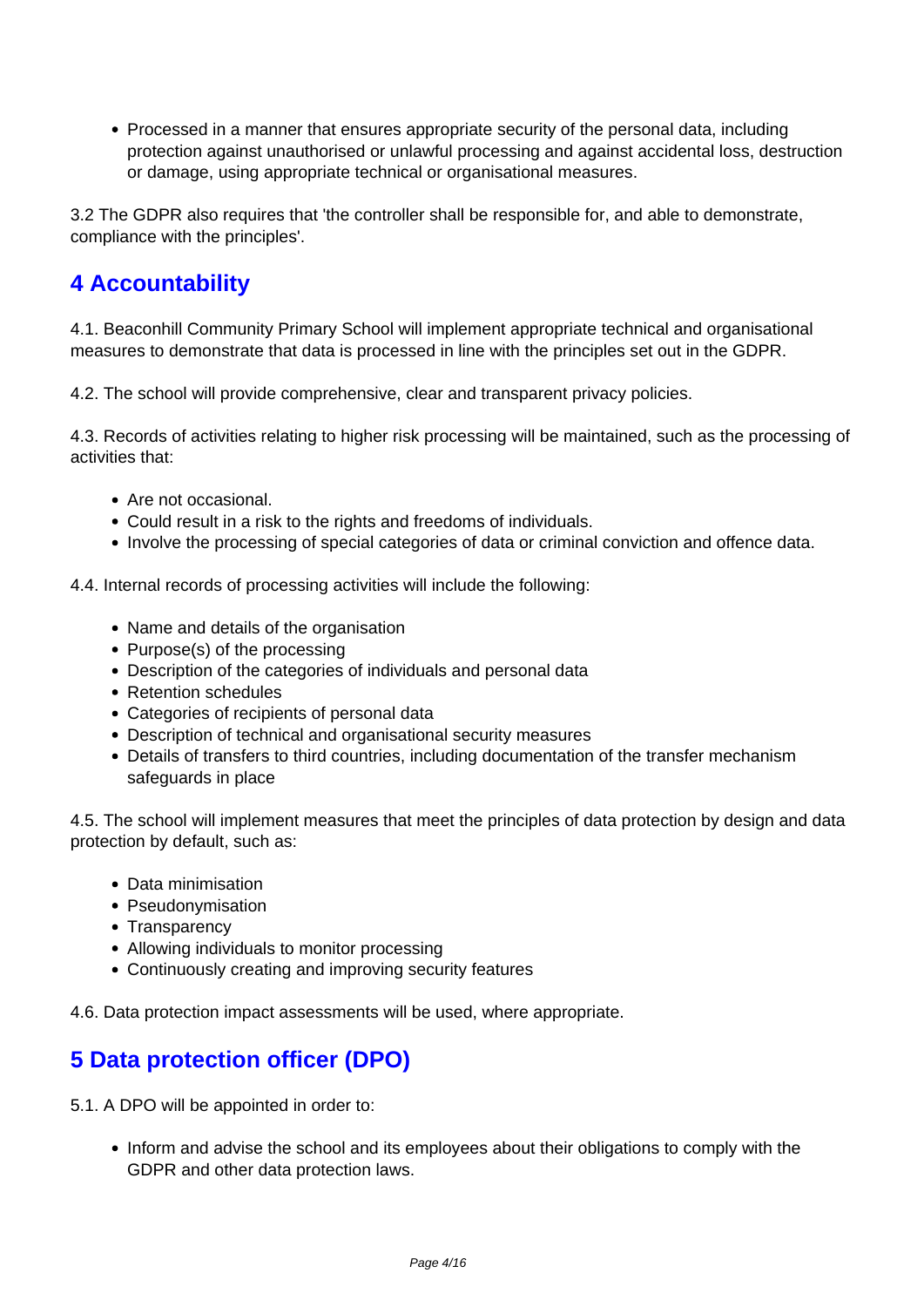Monitor the school's compliance with the GDPR and other laws, including managing internal data protection activities, advising on data protection impact assessments, conducting internal audits, and providing the required training to staff members.

5.2. An existing employee will be appointed to the role of DPO provided that their duties are compatible with the duties of the DPO and do not lead to a conflict of interests.

5.3. The individual appointed as DPO will have professional experience and knowledge of data protection law, particularly that in relation to schools.

5.4. The DPO will report to the highest level of management at the school, which is the headteacher.

5.5. The DPO will operate independently and will not be dismissed or penalised for performing their task.

5.6. Sufficient resources will be provided to the DPO to enable them to meet their GDPR obligations.

## **6 Lawful processing**

6.1. The legal basis for processing data will be identified and documented prior to data being processed.

6.2. Under the GDPR, data will be lawfully processed under the following conditions:

- The consent of the data subject has been obtained
- Processing is necessary for:
- 1. Compliance with a legal obligation.
- 2. The performance of a task carried out in the public interest or in the exercise of official authority vested in the controller.
- 3. For the performance of a contract with the data subject or to take steps to enter into a contract.
- 4. Protecting the vital interests of a data subject or another person.
- 5. For the purposes of legitimate interests pursued by the controller or a third party, except where such interests are overridden by the interests, rights or freedoms of the data subject. (This condition is not available to processing undertaken by the school in the performance of its tasks.)
- 6.3. Sensitive data will only be processed under the following conditions:
	- Explicit consent of the data subject, unless reliance on consent is prohibited by EU or Member State law.
	- Processing carried out by a not-for-profit body with a political, philosophical, religious or trade union aim provided the processing relates only to members or former members (or those who have regular contact with it in connection with those purposes) and provided there is no disclosure to a third party without consent.
	- Processing relates to personal data manifestly made public by the data subject.
	- Processing is necessary for:
	- 1. Carrying out obligations under employment, social security or social protection law, or a collective agreement.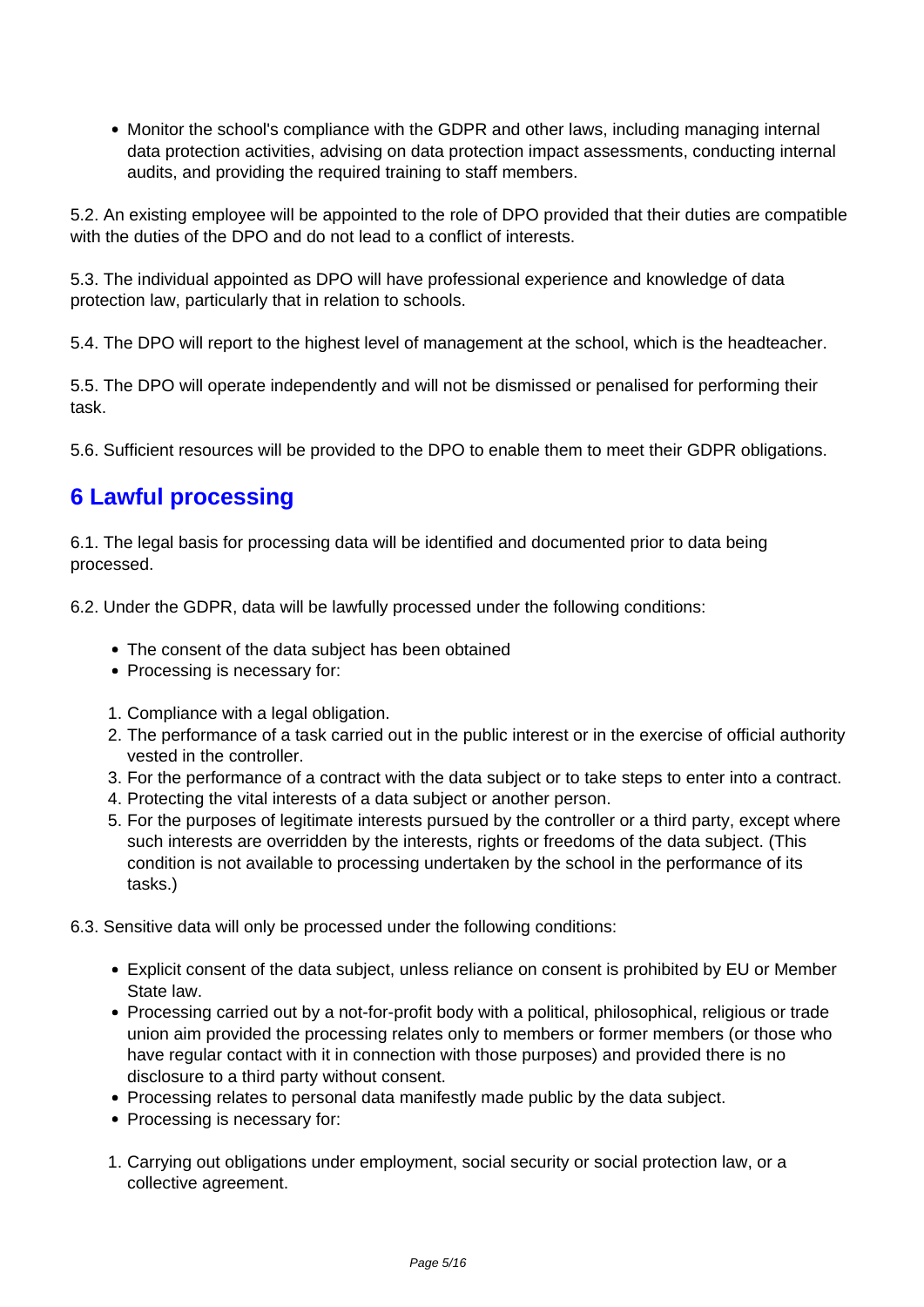- 2. Protecting the vital interests of a data subject or another individual where the data subject is physically or legally incapable of giving consent.
- 3. The establishment, exercise or defence of legal claims or where courts are acting in their judicial capacity.
- 4. Reasons of substantial public interest on the basis of Union or Member State law which is proportionate to the aim pursued and which contains appropriate safeguards.
- 5. The purposes of preventative or occupational medicine, for assessing the working capacity of the employee, medical diagnosis, the provision of health or social care or treatment or management of health or social care systems and services on the basis of Union or Member State law or a contract with a health professional.
- 6. Reasons of public interest in the area of public health, such as protecting against serious crossborder threats to health or ensuring high standards of healthcare and of medicinal products or medical devices
- 7. Archiving purposes in the public interest, or scientific and historical research purposes or statistical purposes in accordance with article 89(1).

## **7 Consent**

7.1. Consent must be a positive indication. It cannot be inferred from silence, inactivity or pre-ticked boxes.

7.2. Consent will only be accepted where it is freely given, specific, informed and an unambiguous indication of the individual's wishes.

7.3. Where consent is given, a record will be kept documenting how and when consent was given.

7.4. The school ensures that consent mechanisms meet the standards of the GDPR. Where the standard of consent cannot be met, an alternative legal basis for processing the data must be found, or the processing must cease.

7.5. Consent accepted under the DPA will be reviewed to ensure it meets the standards of the GDPR; however, acceptable consent obtained under the DPA will not be re-obtained.

7.6. Consent can be withdrawn by the individual at any time.

7.7. Where a child is under the age of 16 (or younger if the law provides it i.e. up to the age of 13), the consent of parents will be sought prior to the processing of their data, except where the processing is related to preventative or counselling services offered directly to a child.

### **8 The right to be informed**

8.1. The privacy notice supplied to individuals in regards to the processing of their personal data will be written in clear, plain language which is concise, transparent, easily accessible and free of charge.

8.2. If services are offered directly to a child, the school will ensure that the privacy notice is written in a clear, plain manner that the child will understand.

8.3. In relation to data obtained both directly from the data subject and not obtained directly from the data subject, the following information will be supplied within the privacy notice: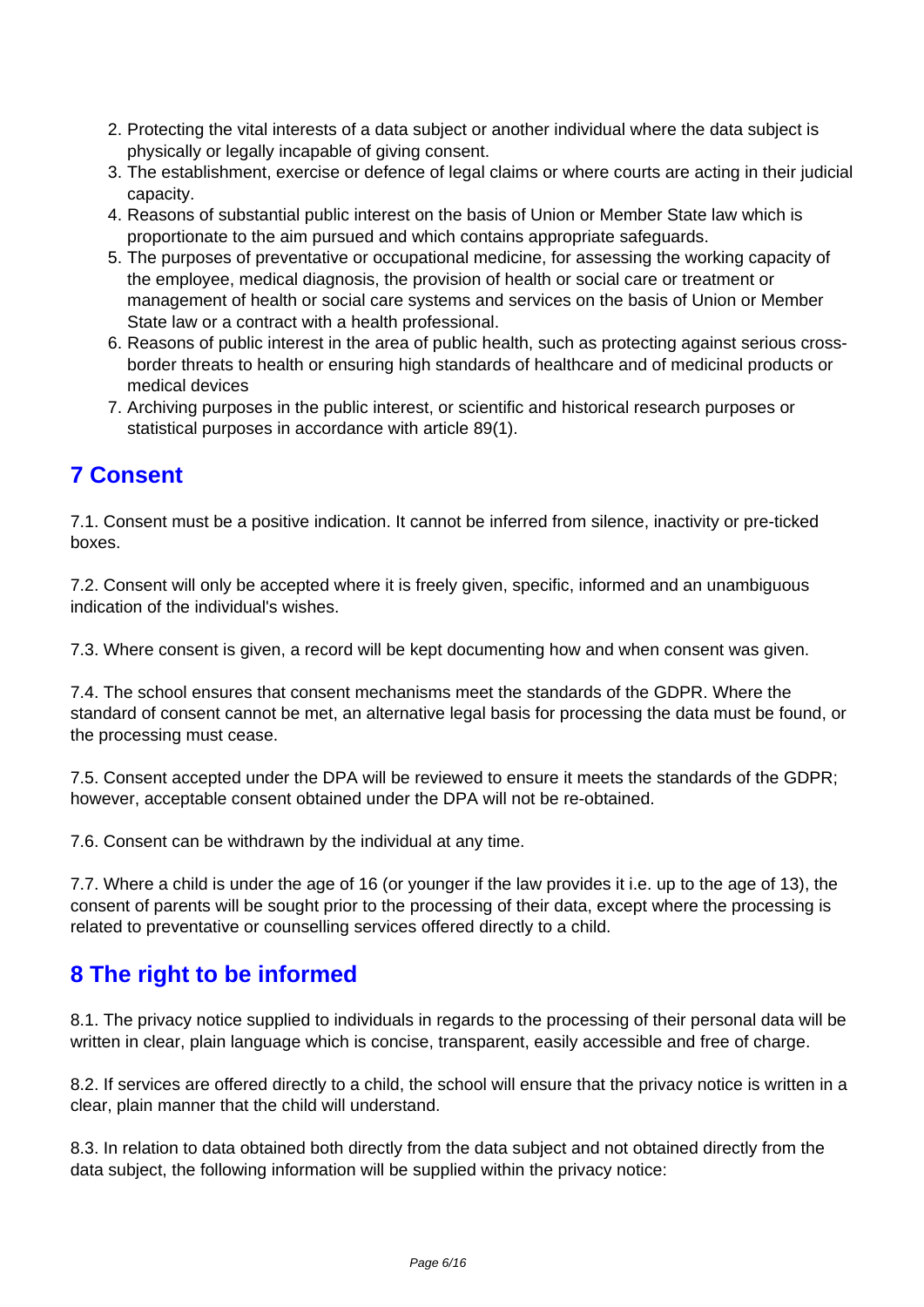- The identity and contact details of the controller (and where applicable, the controller's representative) and the DPO.
- The purpose of, and the legal basis for, processing the data.
- The legitimate interests of the controller or third party.
- Any recipient or categories of recipients of the personal data.
- Details of transfers to third countries and the safeguards in place.
- The retention period of criteria used to determine the retention period.
- The existence of the data subject's rights, including the right to:
- 1. Withdraw consent at any time.
- 2. Lodge a complaint with a supervisory authority.
- The existence of automated decision making, including profiling, how decisions are made, the significance of the process and the consequences.

8.4. Where data is obtained directly from the data subject, information regarding whether the provision of personal data is part of a statutory or contractual requirement, as well as any possible consequences of failing to provide the personal data, will be provided.

8.5. Where data is not obtained directly from the data subject, information regarding the categories of personal data that the school holds, the source that the personal data originates from and whether it came from publicly accessible sources, will be provided.

8.6. For data obtained directly from the data subject, this information will be supplied at the time the data is obtained.

8.7. In relation to data that is not obtained directly from the data subject, this information will be supplied:

- Within one month of having obtained the data.
- If disclosure to another recipient is envisaged, at the latest, before the data are disclosed.
- If the data are used to communicate with the individual, at the latest, when the first communication takes place.

### **9 The right of access**

9.1. Individuals have the right to obtain confirmation that their data is being processed.

9.2. Individuals have the right to submit a subject access request (SAR) to gain access to their personal data in order to verify the lawfulness of the processing.

9.3. The school will verify the identity of the person making the request before any information is supplied.

9.4. A copy of the information will be supplied to the individual free of charge; however, the school may impose a 'reasonable fee' to comply with requests for further copies of the same information.

9.5. Where a SAR has been made electronically, the information will be provided in a commonly used electronic format.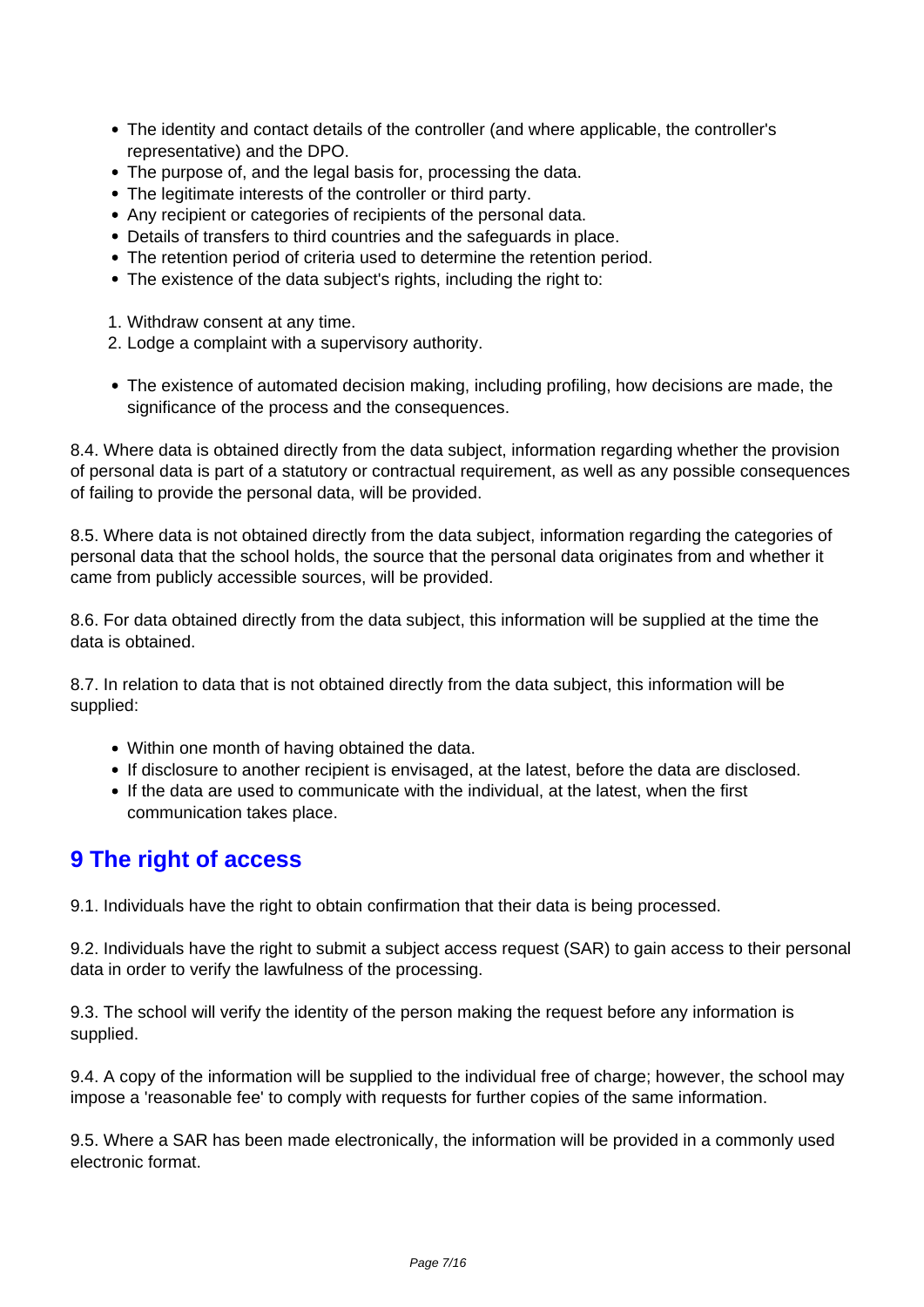9.6. Where a request is manifestly unfounded, excessive or repetitive, a reasonable fee will be charged.

9.7. All fees will be based on the administrative cost of providing the information.

9.8. All requests will be responded to without delay and at the latest, within one month of receipt.

9.9. In the event of numerous or complex requests, the period of compliance will be extended by a further two months. The individual will be informed of this extension and will receive an explanation of why the extension is necessary, within one month of the receipt of the request.

9.10. Where a request is manifestly unfounded or excessive, the school holds the right to refuse to respond to the request. The individual will be informed of this decision and the reasoning behind it, as well as their right to complain to the supervisory authority and to a judicial remedy, within one month of the refusal.

9.11. In the event that a large quantity of information is being processed about an individual, the school will ask the individual to specify the information the request is in relation to.

## **10 The right to rectification**

10.1. Individuals are entitled to have any inaccurate or incomplete personal data rectified.

10.2. Where the personal data in question has been disclosed to third parties, the school will inform them of the rectification where possible.

10.3. Where appropriate, the school will inform the individual about the third parties that the data has been disclosed to.

10.4. Requests for rectification will be responded to within one month; this will be extended by two months where the request for rectification is complex.

10.5. Where no action is being taken in response to a request for rectification, the school will explain the reason for this to the individual and will inform them of their right to complain to the supervisory authority and to a judicial remedy.

### **11 The right to erasure**

11.1. Individuals hold the right to request the deletion or removal of personal data where there is no compelling reason for its continued processing.

11.2.Individuals have the right to erasure in the following circumstances:

- Where the personal data is no longer necessary in relation to the purpose for which it was originally collected/processed
- When the individual withdraws their consent
- When the individual objects to the processing and there is no overriding legitimate interest for continuing the processing
- The personal data was unlawfully processed
- The personal data is required to be erased in order to comply with a legal obligation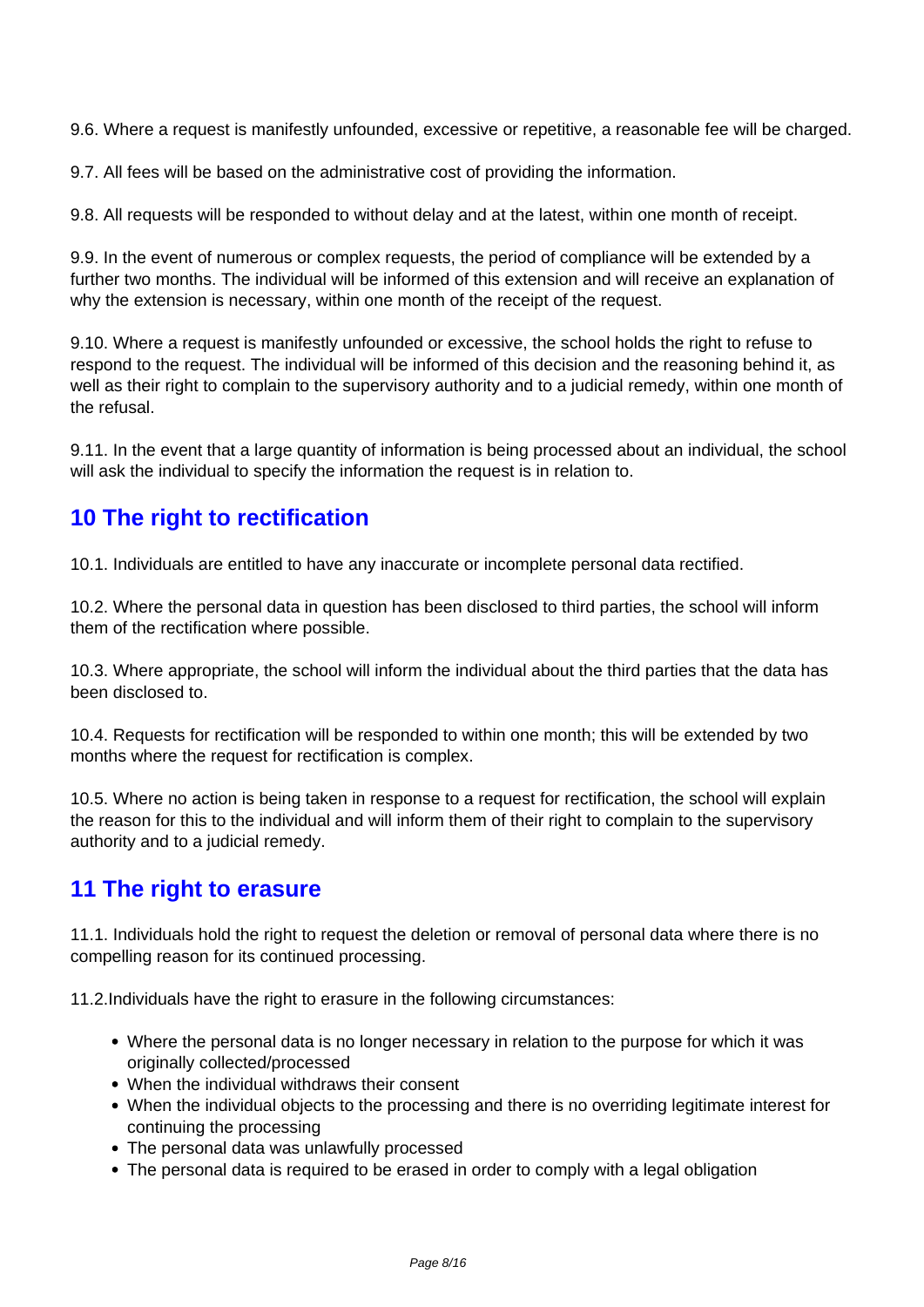The personal data is processed in relation to the offer of information society services to a child

11.3. The school has the right to refuse a request for erasure where the personal data is being processed for the following reasons:

- To exercise the right of freedom of expression and information
- To comply with a legal obligation for the performance of a public interest task or exercise of official authority
- For public health purposes in the public interest
- For archiving purposes in the public interest, scientific research, historical research or statistical purposes
- The exercise or defence of legal claims

11.4. As a child may not fully understand the risks involved in the processing of data when consent is obtained, special attention will be given to existing situations where a child has given consent to processing and they later request erasure of the data, regardless of age at the time of the request.

11.5. Where personal data has been disclosed to third parties, they will be informed about the erasure of the personal data, unless it is impossible or involves disproportionate effort to do so.

11.6. Where personal data has been made public within an online environment, the school will inform other organisations who process the personal data to erase links to and copies of the personal data in question.

### **12 The right to restrict processing**

12.1. Individuals have the right to block or suppress the school's processing of personal data.

12.2. In the event that processing is restricted, the school will store the personal data, but not further process it, guaranteeing that just enough information about the individual has been retained to ensure that the restriction is respected in future.

12.3. The school will restrict the processing of personal data in the following circumstances:

- Where an individual contests the accuracy of the personal data, processing will be restricted until the school has verified the accuracy of the data
- Where an individual has objected to the processing and the school is considering whether their legitimate grounds override those of the individual
- Where processing is unlawful and the individual opposes erasure and requests restriction instead
- Where the school no longer needs the personal data but the individual requires the data to establish, exercise or defend a legal claim

12.4. If the personal data in question has been disclosed to third parties, the school will inform them about the restriction on the processing of the personal data, unless it is impossible or involves disproportionate effort to do so.

12.5. The school will inform individuals when a restriction on processing has been lifted.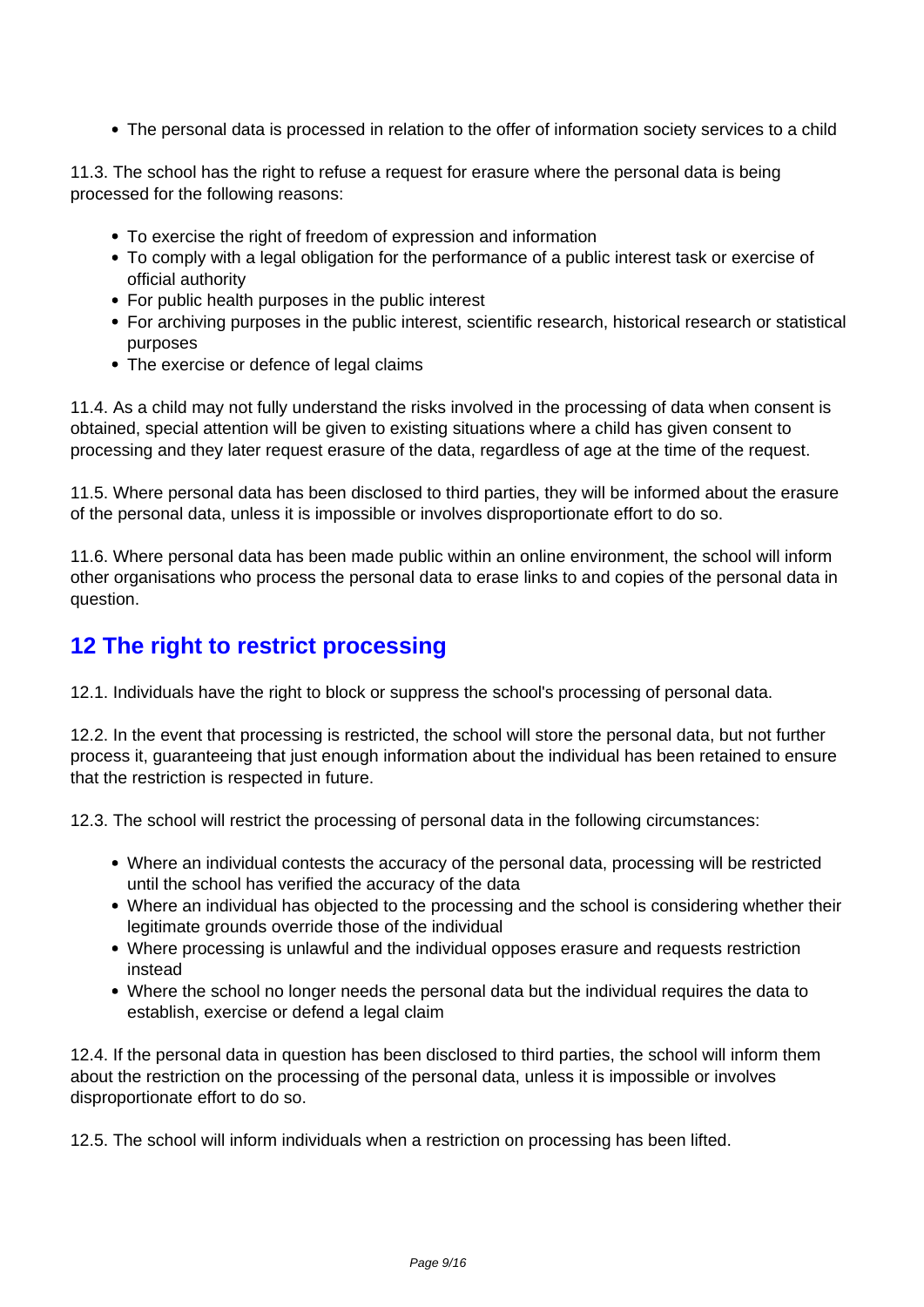## **13 The right to data portability**

13.1. Individuals have the right to obtain and reuse their personal data for their own purposes across different services.

13.2. Personal data can be easily moved, copied or transferred from one IT environment to another in a safe and secure manner, without hindrance to usability.

13.3. The right to data portability only applies in the following cases:

- To personal data that an individual has provided to a controller
- Where the processing is based on the individual's consent or for the performance of a contract
- When processing is carried out by automated means

13.4. Personal data will be provided in a structured, commonly used and machine-readable form.

13.5. The school will provide the information free of charge.

13.6. Where feasible, data will be transmitted directly to another organisation at the request of the individual.

13.7. The school is not required to adopt or maintain processing systems which are technically compatible with other organisations.

13.8. In the event that the personal data concerns more than one individual, the school will consider whether providing the information would prejudice the rights of any other individual.

13.9. The school will respond to any requests for portability within one month.

13.10. Where the request is complex, or a number of requests have been received, the time frame can be extended by two months, ensuring that the individual is informed of the extension and the reasoning behind it within one month of the receipt of the request.

13.11. Where no action is being taken in response to a request, the school will, without delay and at the latest within one month, explain to the individual the reason for this and will inform them of their right to complain to the supervisory authority and to a judicial remedy.

### **14 The right to object**

14.1. The school will inform individuals of their right to object at the first point of communication, and this information will be outlined in the privacy notice and explicitly brought to the attention of the data subject, ensuring that it is presented clearly and separately from any other information.

14.2. Individuals have the right to object to the following:

- Processing based on legitimate interests or the performance of a task in the public interest
- Direct marketing
- Processing for purposes of scientific or historical research and statistics.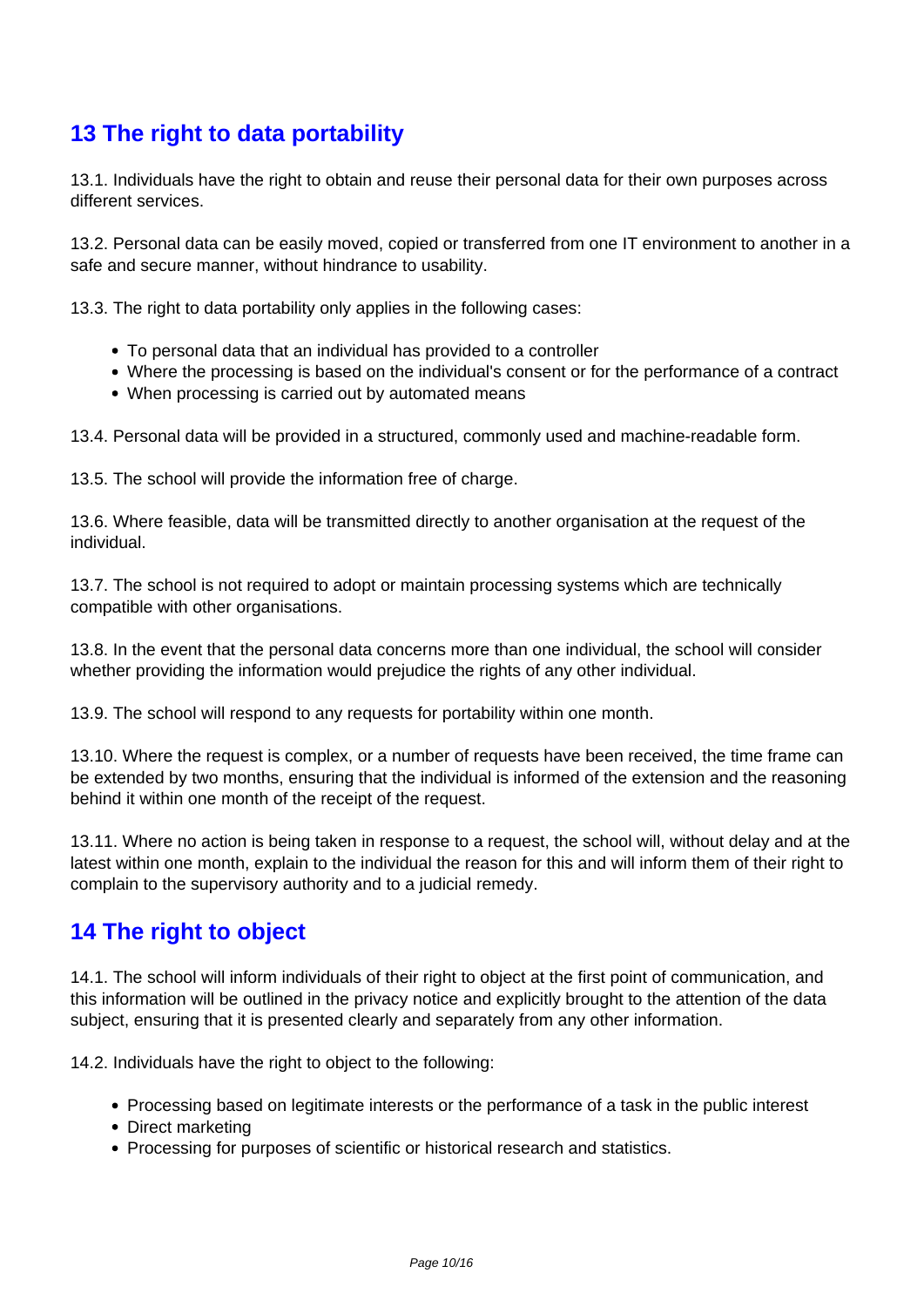- 14.3. Where personal data is processed for the performance of a legal task or legitimate interests:
	- An individual's grounds for objecting must relate to his or her particular situation.
	- The school will stop processing the individual's personal data unless the processing is for the establishment, exercise or defence of legal claims, or, where the school can demonstrate compelling legitimate grounds for the processing, which override the interests, rights and freedoms of the individual.
- 14.4. Where personal data is processed for direct marketing purposes:
	- The school will stop processing personal data for direct marketing purposes as soon as an objection is received.
	- The school cannot refuse an individual's objection regarding data that is being processed for direct marketing purposes.
- 14.5. Where personal data is processed for research purposes:
	- The individual must have grounds relating to their particular situation in order to exercise their right to object.
	- Where the processing of personal data is necessary for the performance of a public interest task, the school is not required to comply with an objection to the processing of the data.

14.6 Where the processing activity is outlined above, but is carried out online, the school will offer a method for individuals to object online.

## **15 Automated decision making and profiling**

15.1. Individuals have the right not to be subject to a decision when:

- It is based on automated processing, e.g. profiling.
- It produces a legal effect or a similarly significant effect on the individual.

15.2. The school will take steps to ensure that individuals are able to obtain human intervention, express their point of view, and obtain an explanation of the decision and challenge it.

15.3. When automatically processing personal data for profiling purposes, the school will ensure that the appropriate safeguards are in place, including:

- Ensuring processing is fair and transparent by providing meaningful information about the logic involved, as well as the significance and the predicted impact.
- Using appropriate mathematical or statistical procedures.
- Implementing appropriate technical and organisational measures to enable inaccuracies to be corrected and minimise the risk of errors.
- Securing personal data in a way that is proportionate to the risk to the interests and rights of the individual and prevents discriminatory effects.

15.4. Automated decisions must not concern a child or be based on the processing of sensitive data, unless:

The school has the explicit consent of the individual and/or their parents.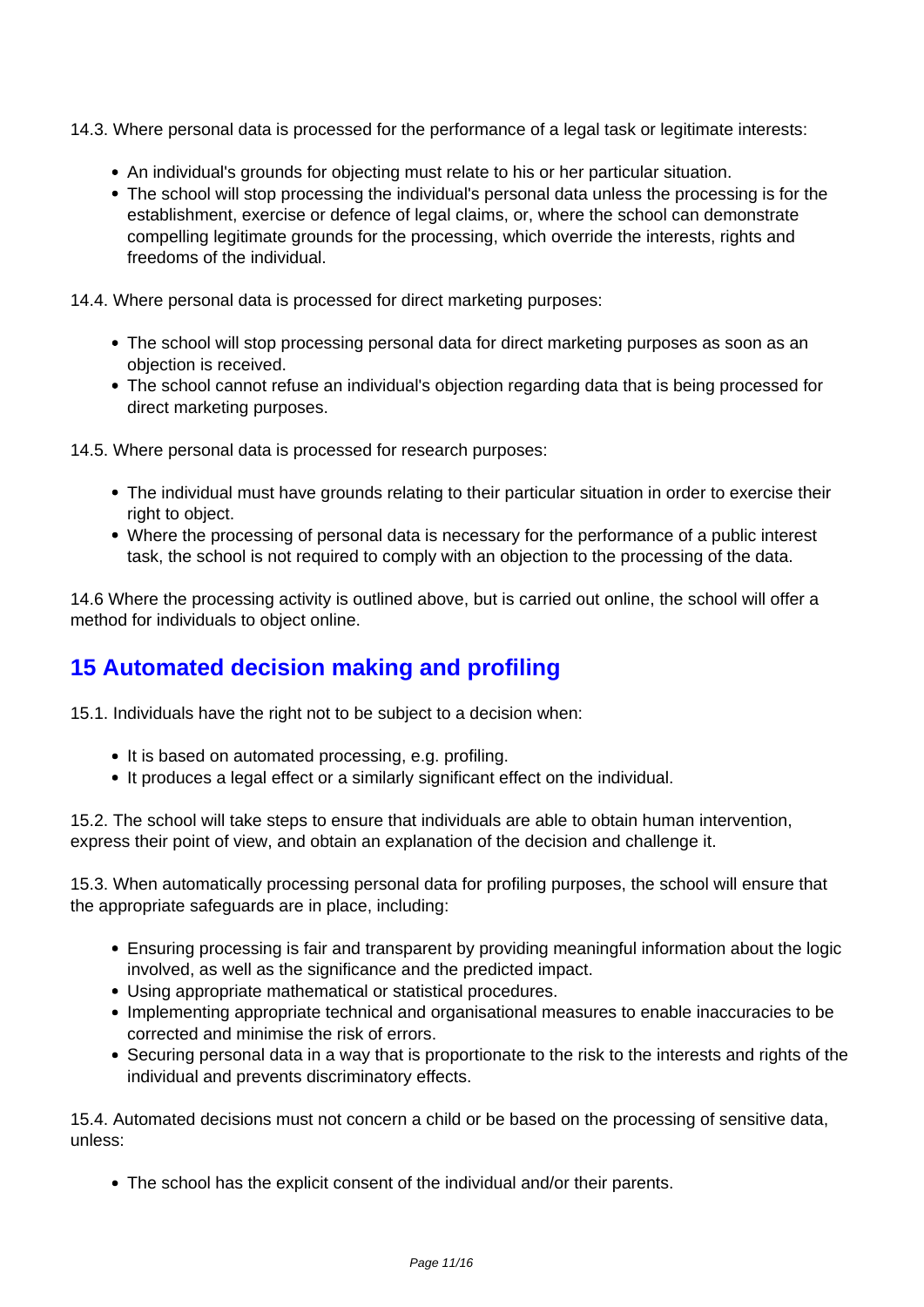• The processing is necessary for reasons of substantial public interest on the basis of EU/UK law.

## **16 Privacy by design and privacy impact assessments**

16.1. The school will act in accordance with the GDPR by adopting a privacy by design approach and implementing technical and organisational measures which demonstrate how the school has considered and integrated data protection into processing activities.

16.2. Data protection impact assessments (DPIAs) will be used to identify the most effective method of complying with the school's data protection obligations and meeting individuals' expectations of privacy.

16.3. DPIAs will allow the school to identify and resolve problems at an early stage, thus reducing associated costs and preventing damage from being caused to the school's reputation using new technologies or when the processing is likely to result in a high risk to the rights and freedoms of individuals.

16.5. A DPIA will be used for more than one project, where necessary.

16.6. High risk processing includes, but is not limited to, the following:

- Systematic and extensive processing activities, such as profiling
- Large scale processing of special categories of data or personal data which is in relation to criminal convictions or offences
- The use of CCTV.

16.7. The school will ensure that all DPIAs include the following information:

- A description of the processing operations and the purposes
- An assessment of the necessity and proportionality of the processing in relation to the purpose
- An outline of the risks to individuals
- The measures implemented in order to address risk

16.8. Where a DPIA indicates high risk data processing, the school will consult the ICO to seek its opinion as to whether the processing operation complies with the GDPR.

#### **17 Data breaches**

17.1. The term 'personal data breach' refers to a breach of security which has led to the destruction, loss, alteration, unauthorised disclosure of, or access to, personal data.

17.2. The headteacher will ensure that all staff members are made aware of, and understand, what constitutes a data breach as part of their CPD training.

17.3. Where a breach is likely to result in a risk to the rights and freedoms of individuals, the relevant supervisory authority will be informed.

17.4. All notifiable breaches will be reported to the relevant supervisory authority within 72 hours of the school becoming aware of it.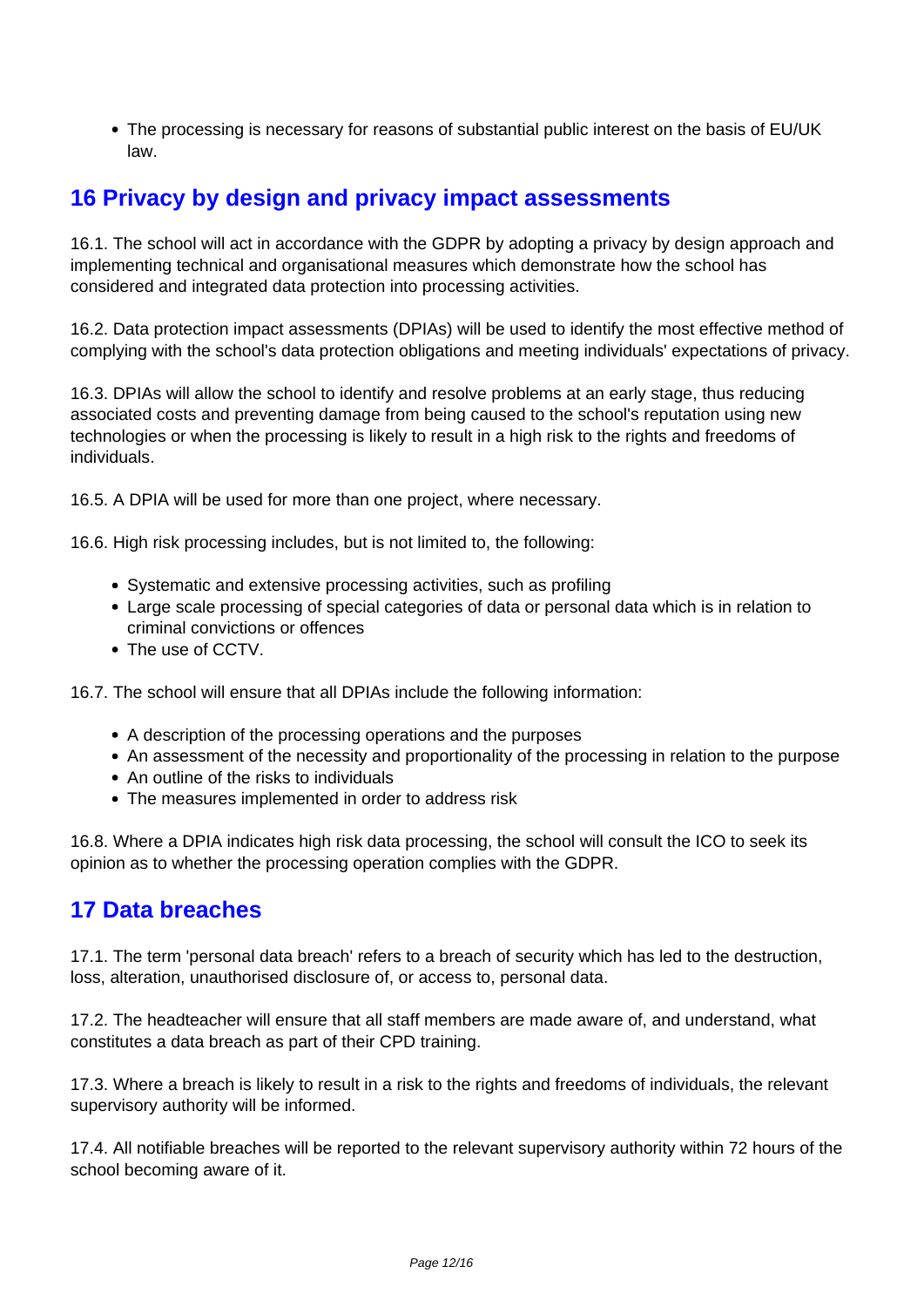17.5. The risk of the breach having a detrimental effect on the individual, and the need to notify the relevant supervisory authority, will be assessed on a case-by-case basis.

17.6. In the event that a breach is likely to result in a high risk to the rights and freedoms of an individual, the school will notify those concerned directly.

17.7. A 'high risk' breach means that the threshold for notifying the individual is higher than that for notifying the relevant supervisory authority.

17.8. In the event that a breach is sufficiently serious, the public will be notified without undue delay.

17.9. Effective and robust breach detection, investigation and internal reporting procedures are in place at the school, which facilitate decision-making in relation to whether the relevant supervisory authority or the public need to be notified.

17.10. Within a breach notification, the following information will be outlined:

- The nature of the personal data breach, including the categories and approximate number of individuals and records concerned
- The name and contact details of the DPO
- An explanation of the likely consequences of the personal data breach
- A description of the proposed measures to be taken to deal with the personal data breach
- Where appropriate, a description of the measures taken to mitigate any possible adverse effects

17.11. Failure to report a breach when required to do so may result in a fine, as well as a fine for the breach itself.

#### **18 Data security**

18.1. Confidential paper records will be kept in a locked filing cabinet, drawer or safe, with restricted access.

18.2. Confidential paper records will not be left unattended or in clear view anywhere with general access.

18.3 .Digital data is coded, encrypted (for mobile devices) and/or password-protected, both on a local hard drive and on a network drive that is regularly backed up off-site (check the backup service uses encryption).

18.4. Where data is saved on removable storage or a portable device, the device will be encrypted and kept in a locked filing cabinet, drawer or safe when not in use.

18.5. Memory sticks will not be used to hold personal information unless they are password-protected and fully encrypted.

18.6. All electronic devices used by staff are password-protected to protect the information on the device in case of theft.

18.7. Where possible, the school enables electronic devices to allow the remote blocking or deletion of data in case of theft (e.g. through use of Lightspeed MDM).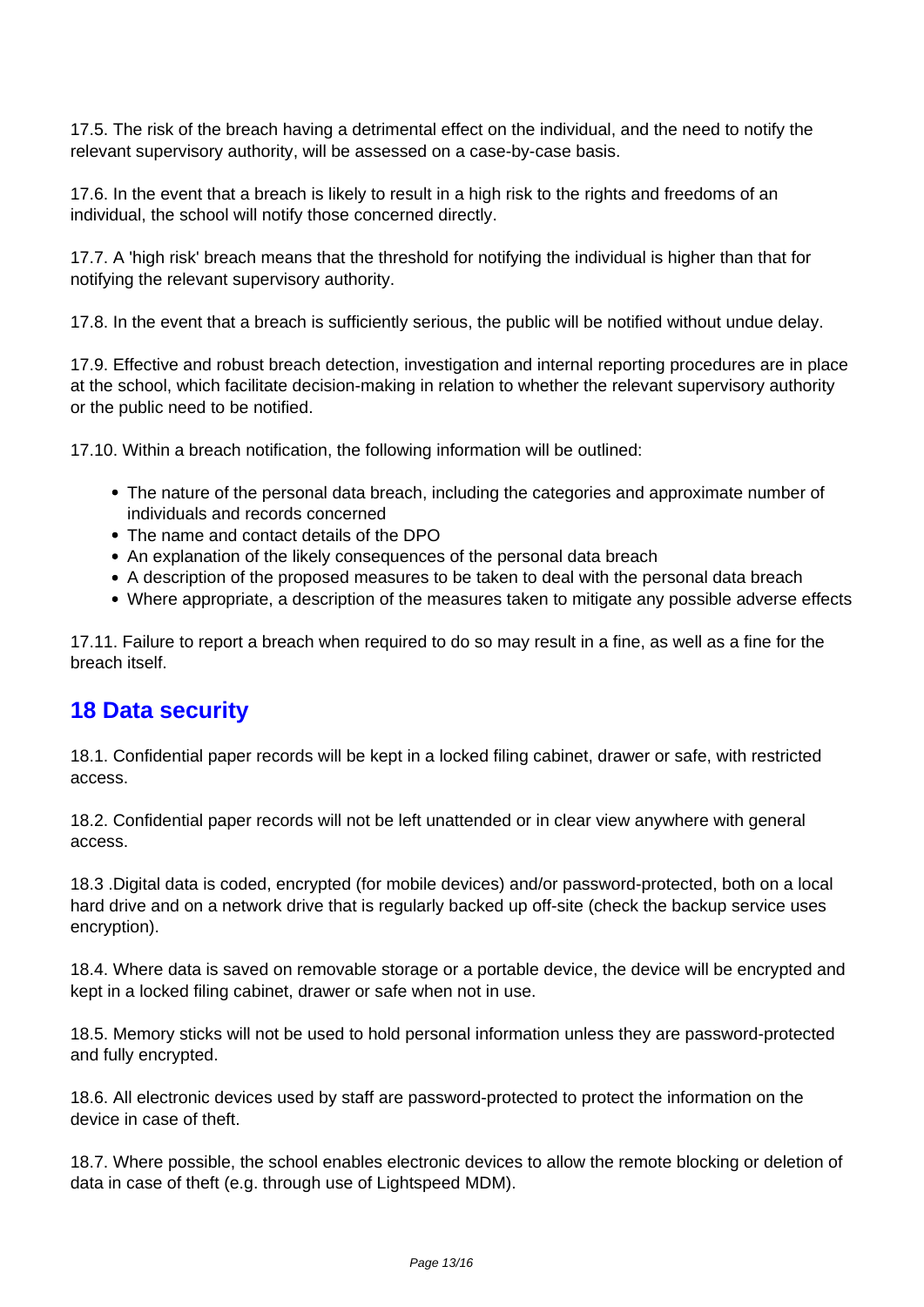18.8. Staff and governors will not use their personal laptops or computers for school purposes.

18.9. All necessary members of staff are provided with their own secure login and password, and every computer regularly prompts users to change their password.

18.10. Emails containing sensitive or confidential information are encrypted if there are unsecure servers between the sender and the recipient.

18.11. Circular emails to parents are sent blind carbon copy (bcc), so email addresses are not disclosed to other recipients.

18.12. When sending confidential information by fax, staff will always check that the recipient is correct before sending.

18.13. Where personal information that could be considered private or confidential is taken off the premises, either in electronic or paper format, staff will take extra care to follow the same procedures for security, e.g. use of encryption and keeping devices under lock and key. The person taking the information from the school premises accepts full responsibility for the security of the data.

18.14. Before sharing data, all staff members will ensure:

- They are allowed to share it.
- That adequate security is in place to protect it.
- Who will receive the data has been outlined in a privacy notice.

18.15. Under no circumstances are visitors allowed access to confidential or personal information. Visitors to areas of the school containing sensitive information are supervised at all times.

18.16. The physical security of the school's buildings and storage systems, and access to them, is reviewed on a termly basis. If an increased risk in vandalism/burglary/theft is identified, extra measures to secure data storage will be put in place.

18.17. Beaconhill Community Primary School takes its duties under the GDPR seriously and any unauthorised disclosure may result in disciplinary action.

18.18. The SLT is responsible for continuity and recovery measures are in place to ensure the security of protected data.

#### **19 Publication of information**

19.1. Beaconhill Community Primary School publishes a publication scheme on its website outlining classes of information that will be made routinely available, including:

- Policies and procedures
- Minutes of meetings
- Annual reports
- Financial information

19.2. Classes of information specified in the publication scheme are made available quickly and easily on request.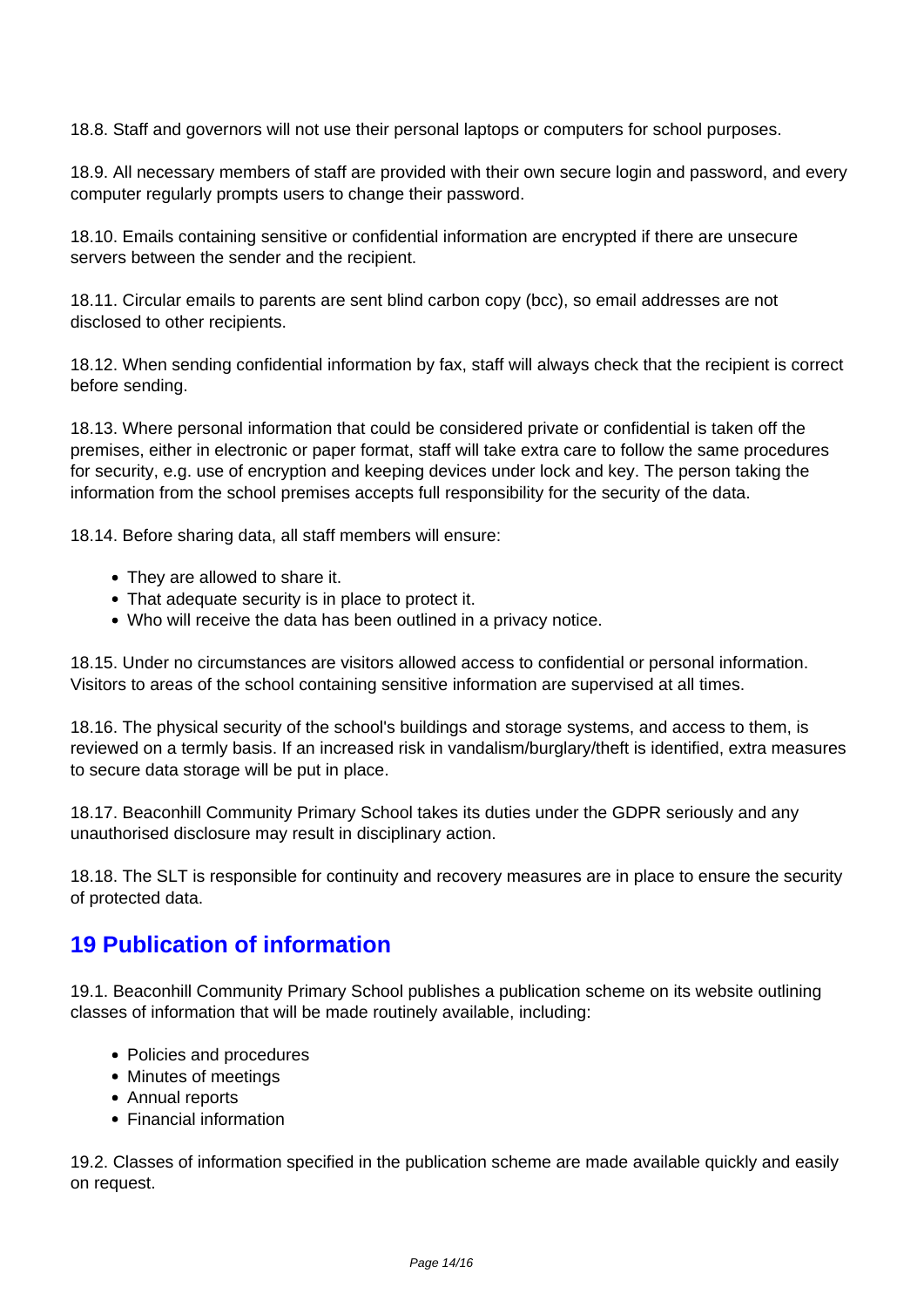19.3. Beaconhill Community Primary School will not publish any personal information, including photos, on its website without the permission of the affected individual and/or their parents.

19.4. When uploading information to the school website, staff are considerate of any metadata or deletions which could be accessed in documents and images on the site.

## **20 CCTV and photography**

20.1. The school understands that recording images of identifiable individuals constitutes as processing personal information, so it is done in line with data protection principles.

20.2. The school notifies all pupils, staff and visitors of the purpose for collecting CCTV images via notice boards, letters and email.

20.3. Cameras are only placed where they do not intrude on anyone's privacy and are necessary to fulfil their purpose.

20.4. All CCTV footage will be kept for six months for security purposes; the SLT is responsible for keeping the records secure and allowing access.

20.5. The school will always indicate its intentions for taking photographs of pupils and will retrieve permission before publishing them.

20.6. If the school wishes to use images/video footage of pupils in a publication, such as the school website, prospectus, or recordings of school plays, written permission will be sought for the particular usage from the parent and/or the pupil.

20.7. Precautions, as outlined in the Photography and Videos at School Policy, are taken when publishing photographs of pupils, in print, video or on the school website.

20.8. Images captured by individuals for recreational/personal purposes, and videos made by parents for family use, are exempt from the GDPR.

### **21 Data retention**

21.1. Data will not be kept for longer than is necessary.

21.2. Unrequired data will be deleted as soon as practicable.

21.3. Some educational records relating to former pupils or employees of the school may be kept for an extended period for legal reasons, but also to enable the provision of references or academic transcripts.

21.4. Paper documents will be shredded or pulped, and electronic memories scrubbed clean or destroyed in line with NCC guidance, once the data should no longer be retained.

### **22 DBS data**

22.1. All data provided by the DBS will be handled in line with data protection legislation; this includes